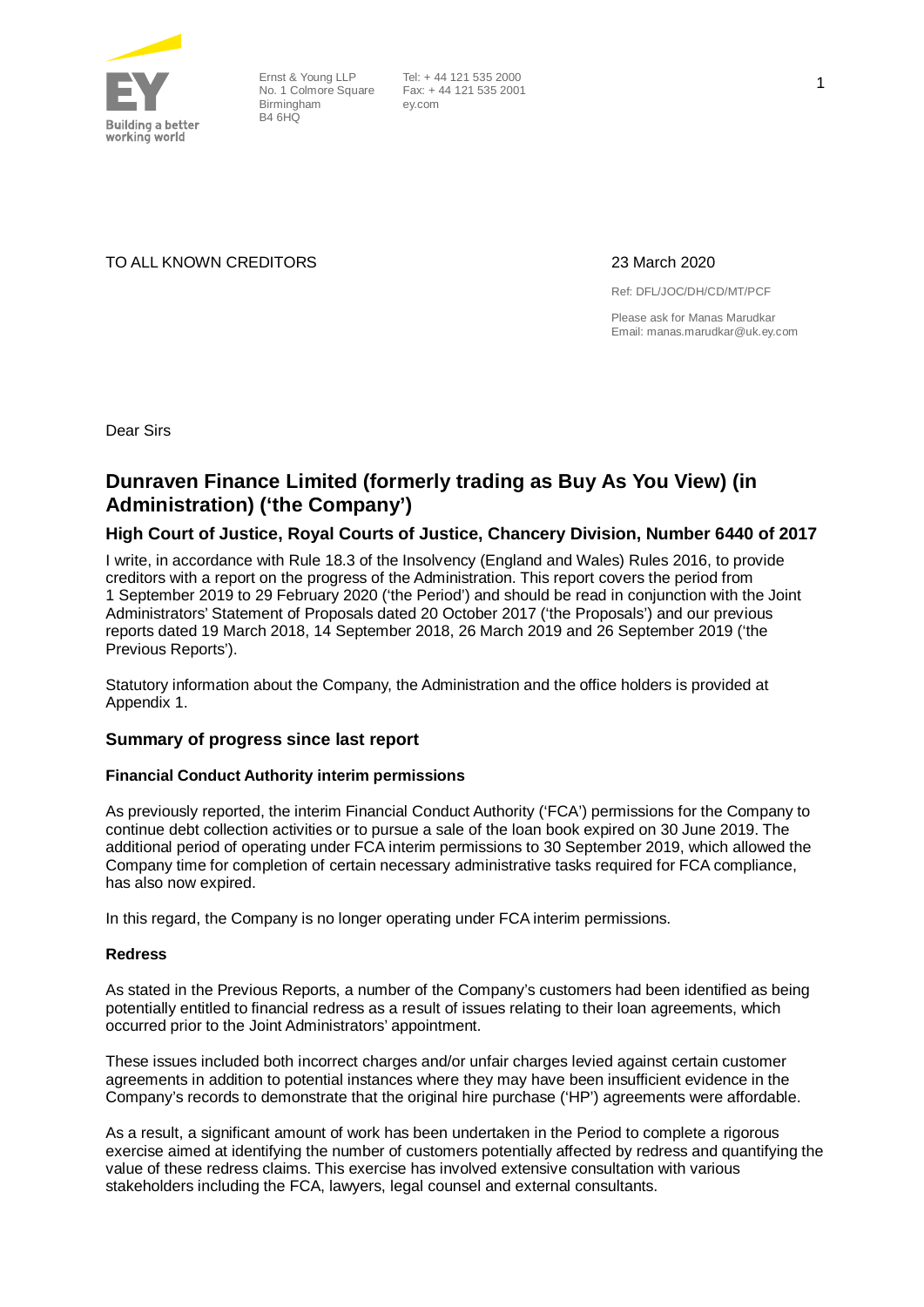

We have now finalised a methodology for identifying customers subject to redress claims This methodology has been shared with the FCA who have not raised any objections. Accordingly, based on the information available to the Joint Administrators from the Company's records, we have identified an estimated c.4,400 customers who are potentially entitled to a redress claim against the Company.

Whilst the majority of redress creditors have unsecured claims against the Company, certain customers are due a cash refund which represents an expense to the Administration. These expense claims relate to interest that was paid during the Administration on HP agreements where there may be insufficient evidence in the Company's records to demonstrate that the original loans were affordable. Interest paid pre-Administration on customer agreements identified as potentially unaffordable will represent an unsecured claim against the Company.

We have identified that a number of customers with redress claims have outstanding capital amounts on their HP agreements owed to the Company. These have been offset against any potential redress claims on their agreements.

After this offset, the estimated value of unsecured claims and cash refunds relating to redress is c.£999k and c.£92k respectively. Please note that the quantum of unsecured claims and cash refunds relating to redress is indicative at this stage and subject to change depending on the value of redress claims which are formally lodged against the Company.

We will shortly be writing to all known customers who have a redress claim. Given the number of customers affected, we anticipate that a large proportion of the Joint Administrators' time going forward will be spent in dealing with customer queries and assisting customers submit redress claims against the Company.

We will provide a further update on redress matters in our next report.

#### **Other trading matters**

#### *Suppliers*

All undertakings issued to the Company's trading suppliers have now been terminated. During the Period, we have continued to liaise with certain suppliers in order to finalise the Company's remaining trading liabilities. A small number of these matters remain outstanding, but we expect these to be resolved in due course.

#### *IT shut down*

During the Period, additional steps have been taken to safeguard the Company's information which was not held by the Joint Administrators, but instead stored by 3<sup>rd</sup> parties (for example call centre recordings). Backups of the Company's IT systems are still also securely stored by the Joint Administrators.

#### *Customer overpayments*

It has come to our attention that certain customers have overpaid on their agreements during the Administration. These customers have overpaid based on the contractual amounts due up to the date collections activities ceased on 3 June 2019.

The majority of these overpayments arose as a result of the Company's IT systems incorrectly apportioning All Sorted and EPS payments made by customers who had secondary agreements. As these were weekly 'pay as you go' payments, they were automatically stopped by the Company's IT systems when the HP element of the agreement had been settled. For certain customers who had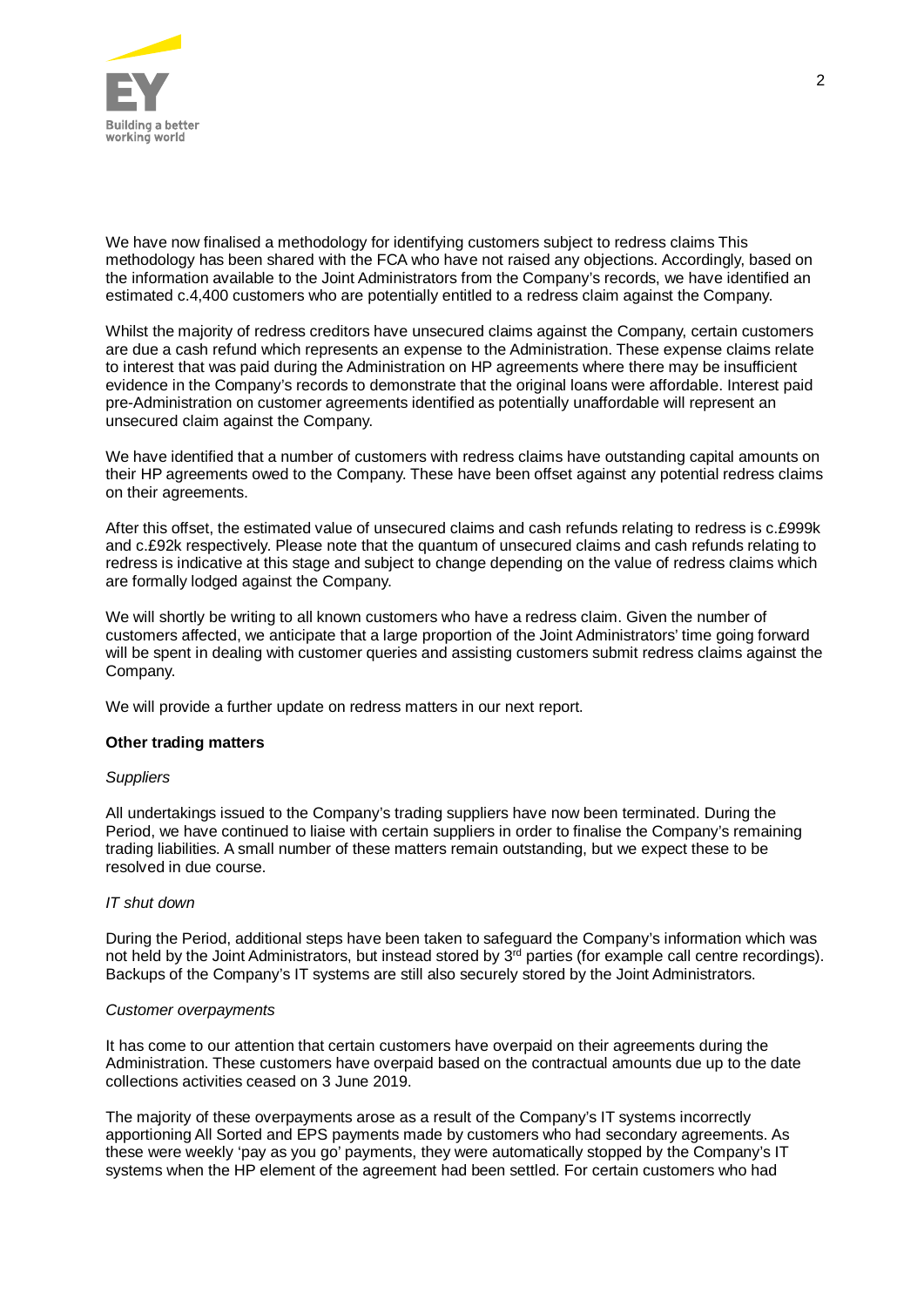

settled their first agreement but not their secondary agreements, these 'pay as you go' payments continued and were offset against amounts owed under the secondary agreement.

It is estimated that c.£26k has been overpaid by customers. We will write to these customers in due course, enclosing a cheque for any amounts overpaid contractually to 3 June 2019.

#### **Asset realisations**

#### *VAT reclaims*

During the Period, the Company has received c.£51k from HM Revenue and Customs ('HMRC') in respect of VAT reclaims. Total VAT reclaims of £1.99m have been received during the Administration, with £1.79m received from VAT returns submitted under the Company's new VAT registration.

#### *Interest*

During the Period, the Company has received interest income of £1,181.

#### **HMRC**

#### *VAT*

The Company remained in a net VAT receivable position throughout the trading period of the Administration and we expect this to continue to be the case going forward.

Further to the Previous Reports, discussions had been held with HMRC over the possibility of submitting a bad debt relief claim for uncollected balances following the cessation of loan collections. We are in the process of assessing the extent of a final bad debt relief claim following completion of the work relating to redress claims and will provide a further update in our next report.

#### *Corporation tax*

The Company's final trading corporation tax return for the period 31 August 2018 to 3 June 2019 is currently being prepared. We do not expect there to be any corporation tax due.

#### **Receipts and payments account**

A summary of our receipts and payments for the period from 1 September 2019 to 29 February 2020, is attached at Appendix 2. It does not reflect estimated future realisations or costs.

#### **Joint administrators' remuneration**

The statutory provisions relating to remuneration are set out in Part 18 of the Insolvency (England and Wales) Rules 2016. Further information is given in the Association of Business Recovery Professionals' publication 'A Creditors' Guide to Administrators' Fees', a copy of which may be accessed from the web site of the Institute of Chartered Accountants in England and Wales at <https://www.icaew.com/en/technical/insolvency/creditors-guides> or is available in hard copy upon written request to me.

In certain circumstances, creditors are entitled to request further information about our remuneration or expenses, or to apply to court if they consider the costs to be excessive (Rules 18.9 and 18.34 of the Insolvency (England and Wales) Rules 2016). Further information is provided in 'A Creditors' Guide to Administrators' Fees' referred to above.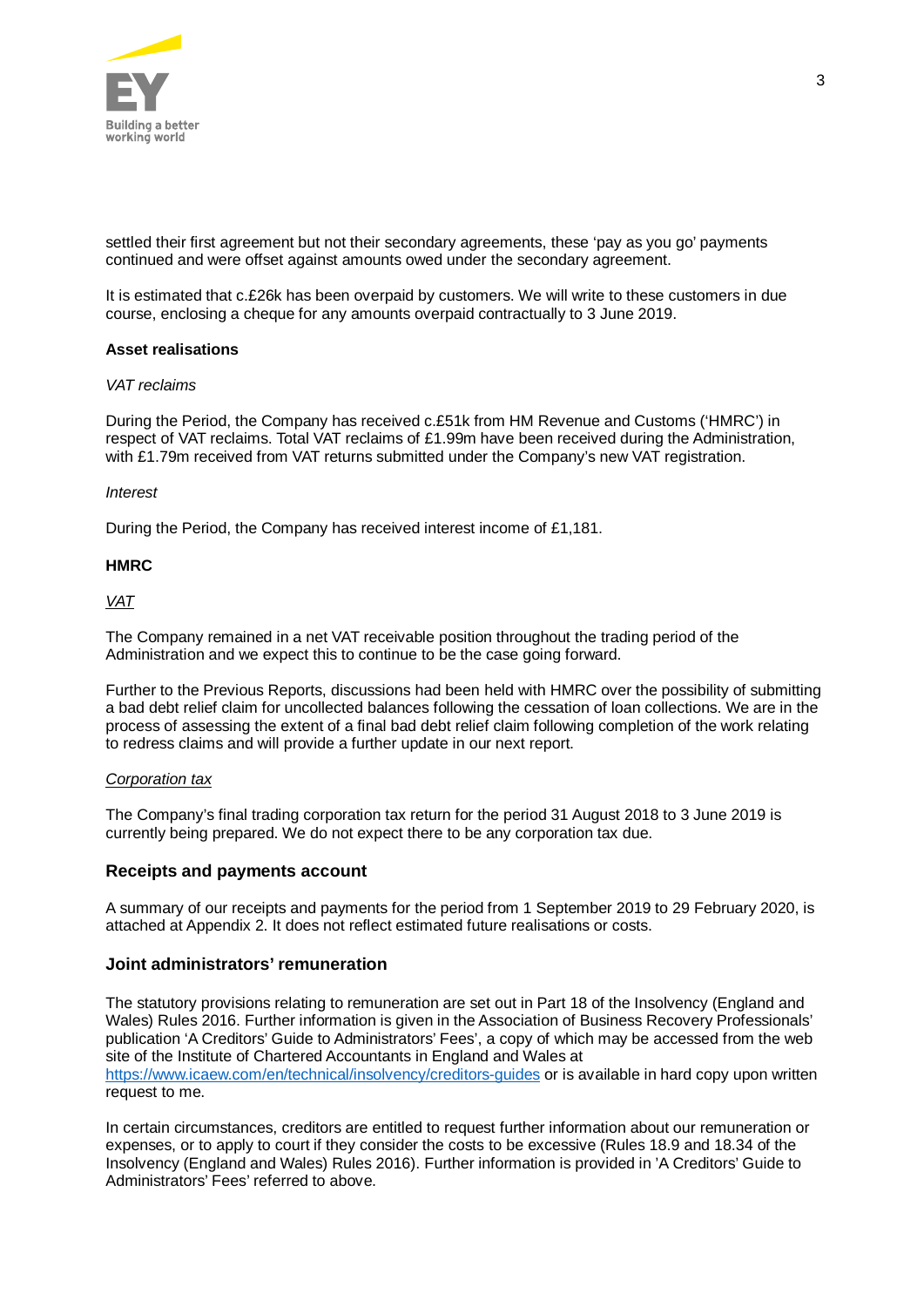

As communicated in the Previous Reports, our remuneration was fixed on a time-cost basis, capped at £1,175,000 (exclusive of VAT), by resolution of the secured and preferential creditors on 30 November 2017. A further increase in our capped remuneration from £1,175,000 (exclusive of VAT) to £1,450,000 (exclusive of VAT) was approved by resolution of the secured and preferential creditors on 19 April 2019.

During the Period, we have incurred time costs of £241,719, bringing cumulative time costs incurred to £3,160,254. An analysis of the time spent during the Administration, plus a comparison with the updated fee estimate as at 28 February 2019 ("Fee Estimate"), is attached at Appendix 4 to this report.

As at 29 February 2020, we have drawn total remuneration of £1,000,000. Of this sum, £nil was billed during the Period.

We anticipate that our remuneration will exceed the Fee Estimate by c.£600k. This is largely a result of the additional work required to undertake for redress matters. A further explanation, by activity, is provided below in respect of activities which have already exceed the Fee Estimate:

#### · *Accounting and Administration*

We have exceeded our estimate in relation to this category as we continue to settle final trading liabilities and reconcile final amounts due to post-appointment suppliers. Ongoing treasury and cashiering tasks continue to be required as part of the normal Administration processes.

· *Bank and statutory reporting*

Additional volumes of work have been required in order to prepare the necessary weekly and monthly updates for the secured creditor. Additional reporting has also been required for the FCA regarding the Company's loan book and redress matters.

· *Prescribed Part / Creditors*

This is a new activity code which was not included in the original Fee Estimate. All work allocated to this code relates to matters with regards to preparing to pay the Prescribed Part to the unsecured creditors. As at the date of this report, the majority of this time relates to redress matters.

Redress matters are also the contributing factor for exceeding the time cost estimate for Creditors.

· *Trading*

As stated in the Previous Reports, we had exceeded our estimate in relation to trading aspects of the Administration due to the extended period of trading. Since the cessation of trade, the majority of remaining work to be completed is for settling final trading liabilities and other ad-hoc trading matters.

We will not draw remuneration in excess of £1,450,000 (exclusive of VAT) without prior approval from the secured and preferential creditors.

### **Joint administrators' statement of expenses incurred**

During the Period, we have incurred expenses totalling £86,813 (exclusive of VAT). There is a breakdown of expenses incurred in the Period and to date at Appendix 3 of this report.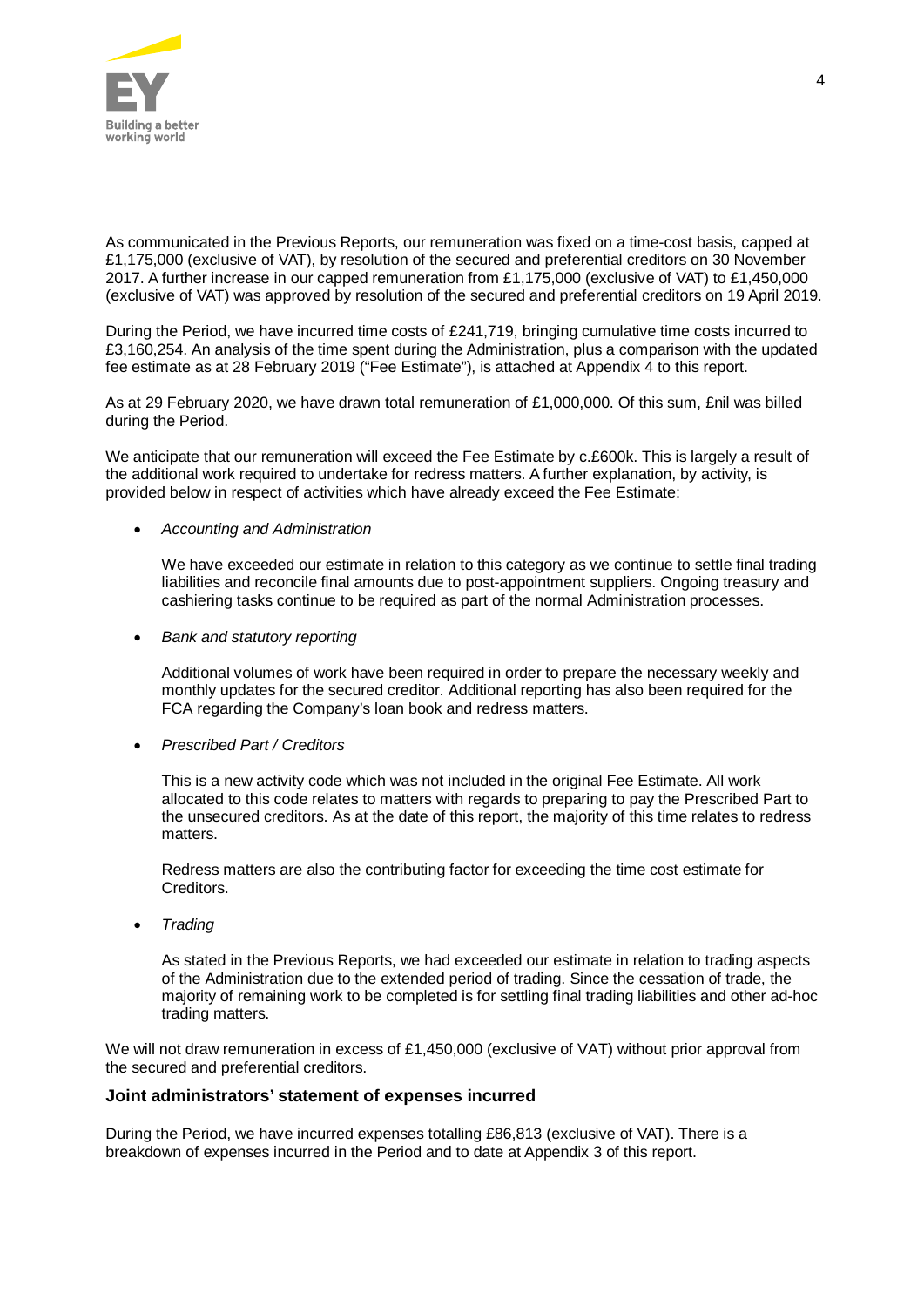

### **Distributions to creditors**

#### **Secured creditor**

As at 29 February 2020, sixteen distributions totalling £9.49m have been made to the Company's secured creditor, Hayfin Services LLP ('Hayfin', acting as agent and security agent).

No distributions were made during the Period. However, we intend to make further distributions to Hayfin during the remainder of the Administration. We still anticipate that Hayfin will suffer a shortfall against its c. £14.64m debt outstanding at the date of appointment.

### **Preferential creditors**

As stated in the Previous Reports, the last date for preferential creditors to prove their claims was 15 August 2019.

A total of £7,174 was distributed to preferential creditors during the Period. A total of £9,734 has been distributed to preferential creditors during the Administration, relating to former employee salaries, accrued holiday pay and pension contributions.

A further £190 of preferential creditor claims are still to be paid, which would represent all preferential creditor claims being paid in full.

#### **Unsecured creditors**

Claims continue to be received during the Administration and have increased significantly as a result of the unsecured claims identified arising from the redress matters discussed above. We have not yet verified the total quantum of unsecured claims and no distributions to unsecured creditors have been made during the Period or the Administration to date.

We still estimate that there will be insufficient funds to enable a distribution to the unsecured creditors other than by virtue of the Prescribed Part. The current estimated value of the Prescribed Part is £600k, before costs of distribution.

The Prescribed Part is a proportion of floating charge assets set aside for unsecured creditors pursuant to section 176A of the Act. The Prescribed Part applies to floating charges created on or after 15 September 2003. As Hayfin's charges were created after 15 September 2003, section 176A of the Act applies to this Administration.

### **Remaining work**

Our work over the coming months will be focused around completing the redress process and distributing the Prescribed Part to the Company's unsecured creditors.

Furthermore, we continue to deal with the Administration in line with the objectives stated in the Proposals and those included in the Previous Reports. Other future tasks will include, but are not limited to, the following:

- · Completion of statutory requirements of the Administration, including reporting to creditors;
- · Communicating with other stakeholders, including the FCA and HMRC;
- Preparing and filing corporation tax and VAT returns;
- Submitting a claim for VAT bad debt relief upon cessation of trading, if appropriate;
- Making distributions to the secured creditor (as appropriate);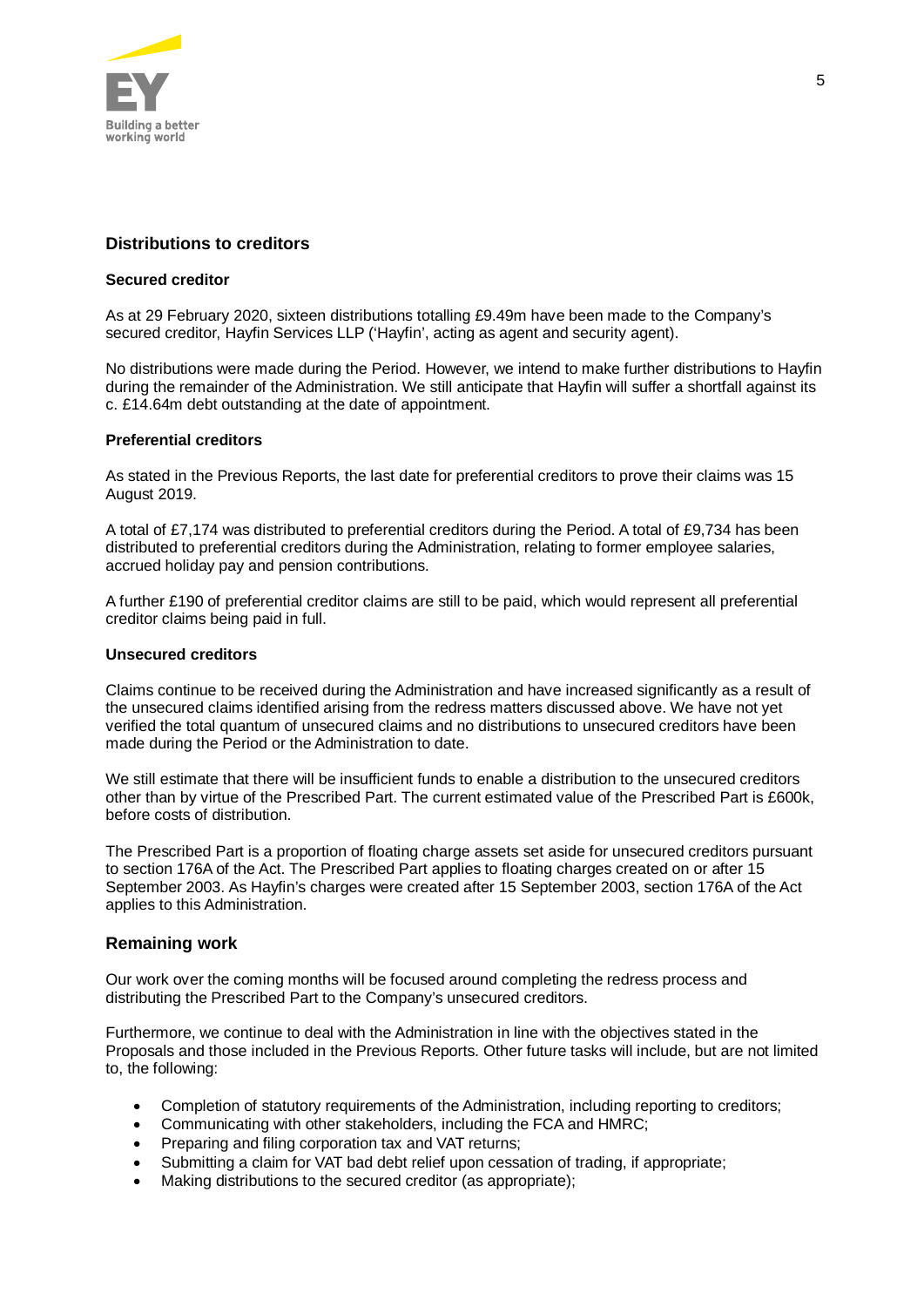

- · Finalising the Administration including the payment of any final Administration trading and other liabilities; and
- Any such actions required to be undertaken by the Administrators to fulfil the purpose of the Administration.

#### **Next report**

We will report to you again at the conclusion of the Administration or in six months' time, whichever is sooner.

Should you have any queries in respect of this report or the Administration in general, please do not hesitate to contact my colleague, Manas Marudkar, on 0121 535 2604.

Yours faithfully for the Company

O.C. Hurd

D C Hurd Joint Administrator

Enc: Appendix 1 – Statutory and company information Appendix 2 – Joint Administrators' receipts and payments account Appendix 3 – Summary of Joint Administrators' expenses incurred Appendix 4 – Summary of Joint Administrators' time costs

J M O'Connor and D C Hurd are licensed in the United Kingdom to act as insolvency practitioners by The Institute of Chartered Accountants in England and Wales.

The affairs, business and property of the Company are being managed by the Joint Administrators, J M O'Connor and D C Hurd, who act as agents of the Company only and without personal liability.

The Joint Administrators may act as data controllers of personal data as defined by the General Data Protection Regulation 2016/679, depending upon the specific processing activities undertaken. Ernst & Young LLP and/or the Company may act as a data processor on the instructions of the Joint Administrators. Personal data will be kept secure and processed only for matters relating to the Joint Administrator's appointment. The Office Holder Data Privacy Notice can be found at [www.ey.com/uk/officeholderprivacy](https://www.ey.com/uk/officeholderprivacy).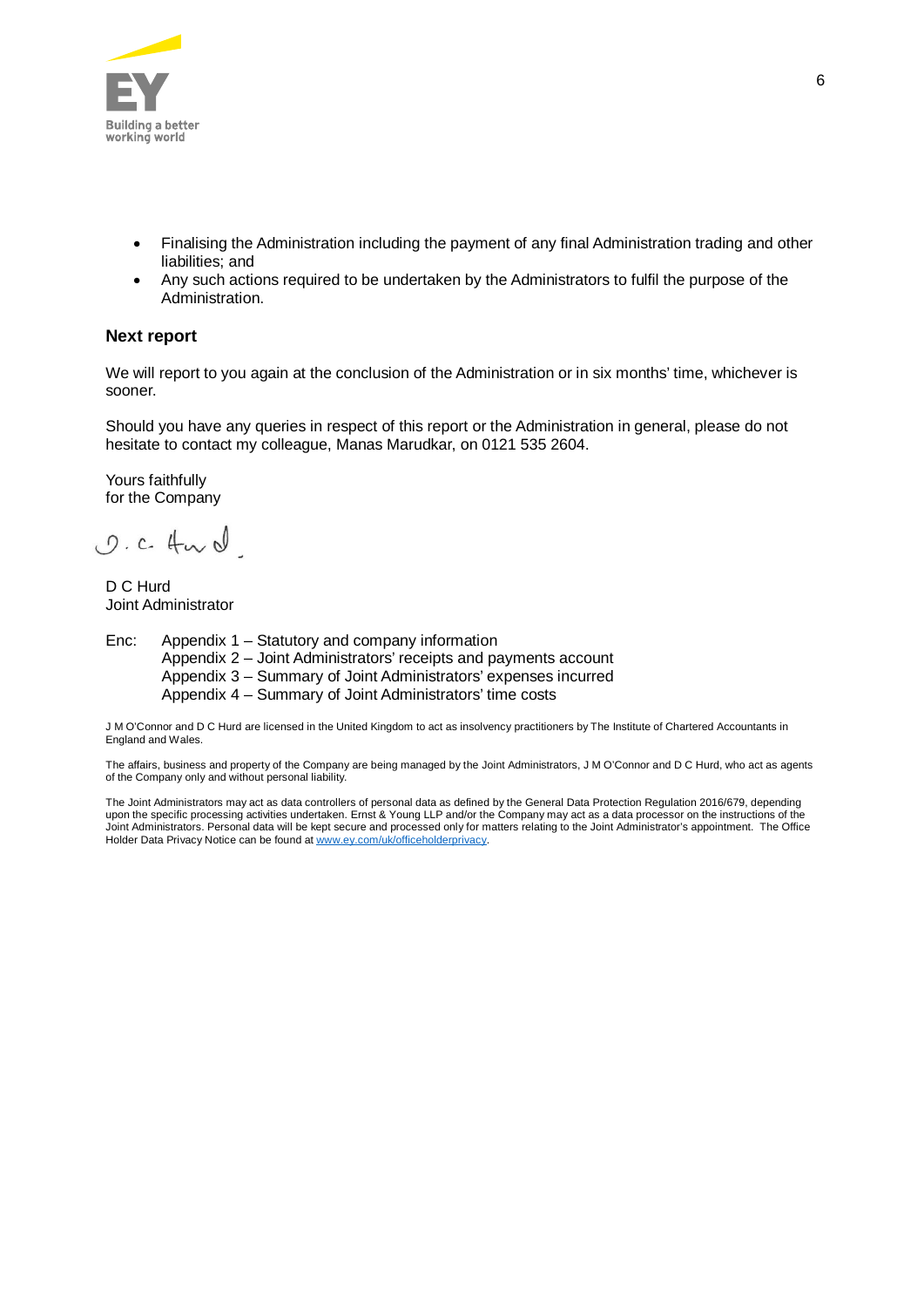

# **Dunraven Finance Limited (formerly trading as Buy As You View) (in Administration) ("the Company")**

### **Information about the proceedings, the company and the office holders, as required by Rule 18.3(1) of the Insolvency (England and Wales) Rules 2016**

| Name of court:                                                                       | High Court of Justice, Royal Courts of Justice, Chancery<br><b>Division</b>             |
|--------------------------------------------------------------------------------------|-----------------------------------------------------------------------------------------|
| Court reference:                                                                     | 6440 of 2017                                                                            |
| Registered name of the company:                                                      | Dunraven Finance Limited                                                                |
| Registered office address of the company:                                            | c/o Ernst & Young LLP, No. 1 Colmore Square,<br>Birmingham, B4 6HQ                      |
| Registered number:                                                                   | 01252688                                                                                |
| Country of incorporation (for a company incorporated<br>outside the United Kingdom): | n/a                                                                                     |
| Date of appointment of the Joint Administrators:                                     | 31 August 2017                                                                          |
| Details of any changes of administrator:                                             | None                                                                                    |
| Full names of the administrators:                                                    | Joseph Michael O'Connor and Daniel Christopher Hurd                                     |
| Office holder number(s):                                                             | 12350 and 20030                                                                         |
| Administrators' address(es):                                                         | Joseph Michael O'Connor, Ernst & Young LLP,<br>1 More London Place, London, SE1 2AF     |
|                                                                                      | Daniel Christopher Hurd, Ernst & Young LLP,<br>No. 1 Colmore Square, Birmingham, B4 6HQ |
| Telephone number:                                                                    | 0121 535 2675                                                                           |
| Name of alternative person to contact with enquiries<br>about the case:              | Manas Marudkar                                                                          |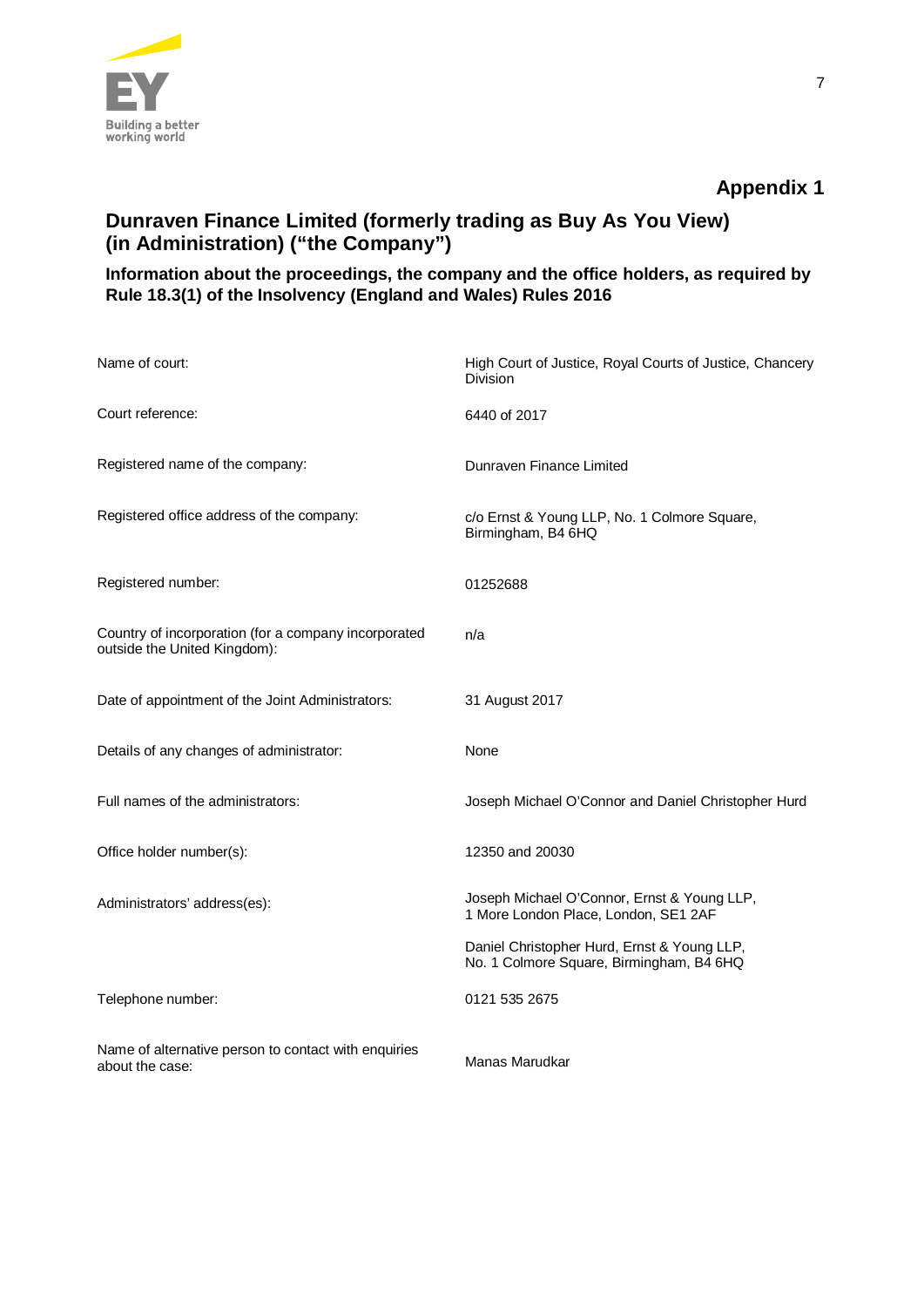

# **Dunraven Finance Limited (formerly trading as Buy As You View) (in Administration) ("the Company")**

### **Summary of Joint Administrators' receipts and payments account for the period from 1 September 2019 to 29 February 2020 ('the Period') and cumulative to date**

| SoA - estimated<br>realisable value<br>(E)                                |                                                                                                                                                                                                                                                                                                                                                                                                                                                      | 31 August 2017 -<br>31 August 2019<br>(E)                                                                                                                                                                                                                     | 1 September 2019 -<br>29 February 2020<br>(E)                                                                            | Cumulative to date<br>(E)                                                                                                                                                                                                                      | <b>Notes</b>          |
|---------------------------------------------------------------------------|------------------------------------------------------------------------------------------------------------------------------------------------------------------------------------------------------------------------------------------------------------------------------------------------------------------------------------------------------------------------------------------------------------------------------------------------------|---------------------------------------------------------------------------------------------------------------------------------------------------------------------------------------------------------------------------------------------------------------|--------------------------------------------------------------------------------------------------------------------------|------------------------------------------------------------------------------------------------------------------------------------------------------------------------------------------------------------------------------------------------|-----------------------|
|                                                                           | Fixed charge realisations                                                                                                                                                                                                                                                                                                                                                                                                                            |                                                                                                                                                                                                                                                               |                                                                                                                          |                                                                                                                                                                                                                                                | $\mathbf{1}$          |
| 13,343,067<br>2,621,698<br>$\sim$                                         | Floating charge realisations<br>Customer loans<br>Cash at appointment<br>VAT reclaims                                                                                                                                                                                                                                                                                                                                                                | 20,208,996<br>2,639,747<br>1,939,919                                                                                                                                                                                                                          | 51,104                                                                                                                   | 20,208,996<br>2,639,747<br>1,991,023                                                                                                                                                                                                           | 2,3<br>$\overline{4}$ |
| 37,884<br>88,132                                                          | EPS net income / sales ledger<br><b>Stock</b>                                                                                                                                                                                                                                                                                                                                                                                                        | 246,530<br>137,271                                                                                                                                                                                                                                            | ÷,<br>L.                                                                                                                 | 246,530<br>137,271                                                                                                                                                                                                                             |                       |
| $\sim$<br>50,000<br>$\overline{\phantom{a}}$<br>÷<br>17,755<br>16,158,536 | Sundry / other income<br>Supplier bonds<br>Insurance claims<br><b>Bank interest</b><br>IT systems and software licences                                                                                                                                                                                                                                                                                                                              | 25,672<br>26,893<br>11,030<br>33,219<br>5,833<br>25,275,110                                                                                                                                                                                                   | (166)<br>L.<br>1,181<br>52,119                                                                                           | 25,506<br>26,893<br>11,030<br>34,400<br>5,833<br>25,327,228                                                                                                                                                                                    | 5                     |
|                                                                           | Payments<br>Staff and people<br>Customer servicing and repairs<br>Telecommunications and IT<br>Property<br>Vehicles<br>Agent fees<br>Irrecoverable VAT<br>Bank charges<br>Insurance<br>Legal fees<br>Printing, postage and stationery<br>Sundry / other expenses<br>Joint Administrators' category 1 disbursements<br>Joint Administrators' category 2 disbursements<br><b>DDIC Charges</b><br>Corporation tax<br>Joint Administrators' remuneration | (6,072,325)<br>(1,390,940)<br>(1, 314, 094)<br>(714, 222)<br>(651, 668)<br>(452, 075)<br>(345, 278)<br>(208, 168)<br>(214, 062)<br>(85, 923)<br>(132, 324)<br>(83,650)<br>(36, 073)<br>(12, 478)<br>$\overline{\phantom{a}}$<br>(11, 713, 281)<br>(1,000,000) | (18, 400)<br>(49)<br>L.<br>(1,500)<br>(5, 445)<br>(2, 182)<br>(5, 846)<br>(42, 502)<br>÷<br>÷.<br>(10, 889)<br>(86, 813) | (6,072,325)<br>(1, 390, 940)<br>(1, 332, 494)<br>(714, 272)<br>(651, 668)<br>(453, 575)<br>(350, 723)<br>(210, 350)<br>(219,908)<br>(128, 425)<br>(132, 324)<br>(83,650)<br>(36, 073)<br>(12, 478)<br>(10, 889)<br>(11,800,094)<br>(1,000,000) | 2,3                   |
|                                                                           | <b>Distributions</b><br>Secured creditor<br>Preferential creditors<br>Unsecured creditors                                                                                                                                                                                                                                                                                                                                                            | (12, 713, 281)<br>(9,490,000)<br>(2,560)<br>(9, 492, 560)                                                                                                                                                                                                     | (86, 813)<br>(7, 174)<br>(7, 174)                                                                                        | (12,800,094)<br>(9,490,000)<br>(9, 734)<br>(9, 499, 734)                                                                                                                                                                                       | 6                     |
|                                                                           | Balance in hand                                                                                                                                                                                                                                                                                                                                                                                                                                      | 3,069,269                                                                                                                                                                                                                                                     | (41, 869)                                                                                                                | 3,027,401                                                                                                                                                                                                                                      |                       |
|                                                                           | Represented by<br>Current accounts<br>PAYE / NIC control account                                                                                                                                                                                                                                                                                                                                                                                     | 2,820,934                                                                                                                                                                                                                                                     | (46, 394)                                                                                                                | 2,774,541                                                                                                                                                                                                                                      |                       |
|                                                                           | VAT control account<br>Rent deposit control account<br>Customer collections to return                                                                                                                                                                                                                                                                                                                                                                | 246,133<br>2,254<br>(53)<br>3,069,269                                                                                                                                                                                                                         | 6,727<br>(2, 254)<br>53<br>(41, 869)                                                                                     | 252,860<br>3,027,401                                                                                                                                                                                                                           | 7<br>8                |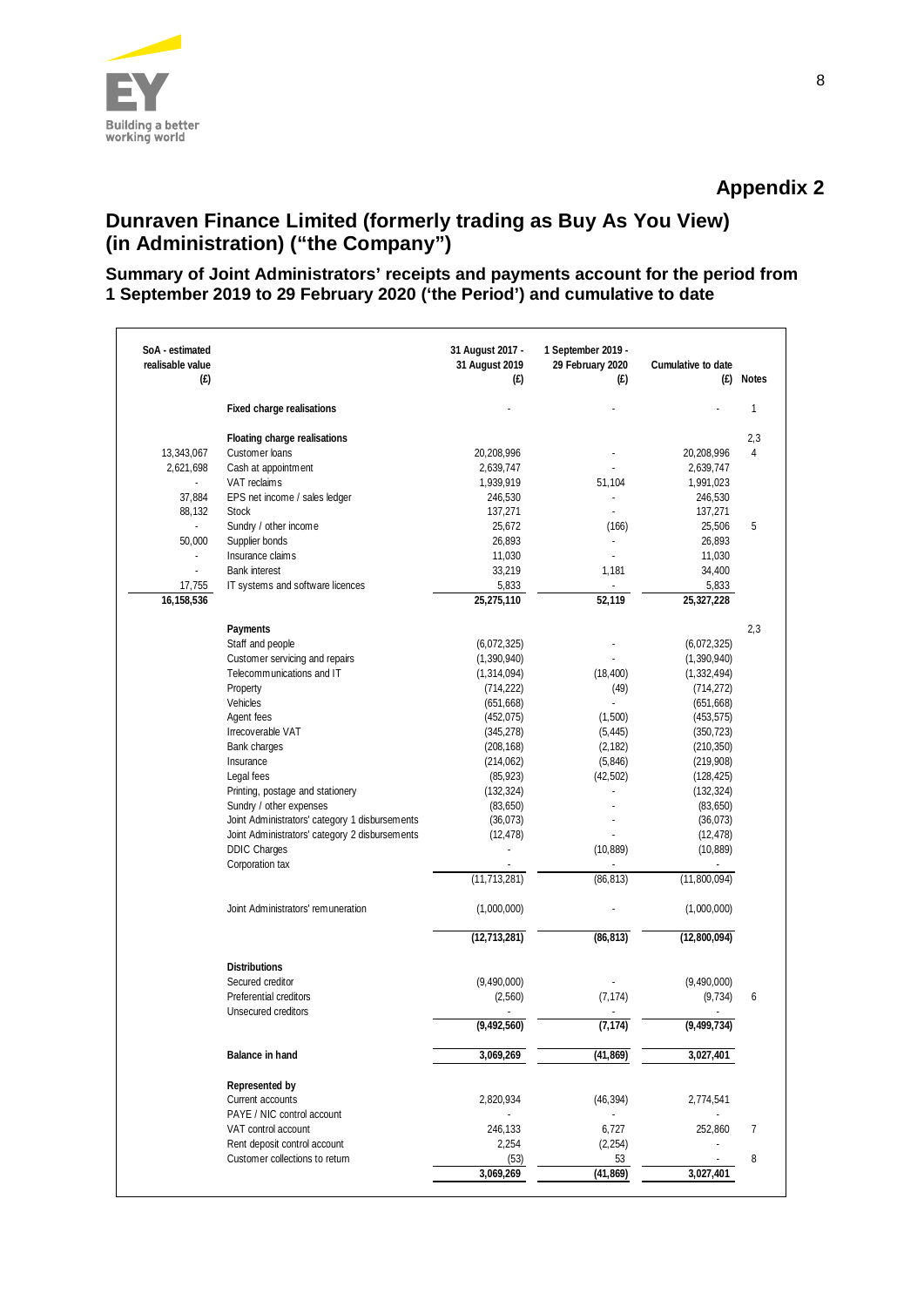

# **Appendix 2 (continued)**

#### **Notes**

- 1. There are no fixed charge assets. All realisations are in relation to floating charge assets.
- 2. Receipts and payments are stated net of VAT.
- 3. The receipts and payments account have been prepared on a cash basis and does not take account of future receipts and payments.
- 4. Receipts from customer loans represent the aggregate collections of capital, interest and premiums from All Sorted and EPS (the Company's warranty and insurance schemes).
- 5. £166 was incorrectly allocated as sundry income in the Previous Reports. This related to a customer collection received beyond 3 June 2019, which has therefore been refunded to the customer.
- 6. £7,174 has been distributed to preferential creditors during the Period. £190 continues to be outstanding due to unpresented cheques.
- 7. The VAT control account is represented as follows:



8. £53 was previously received from customers who continued to pay off their loans via standing order beyond the cessation of collections. This has now been refunded to the respective customers.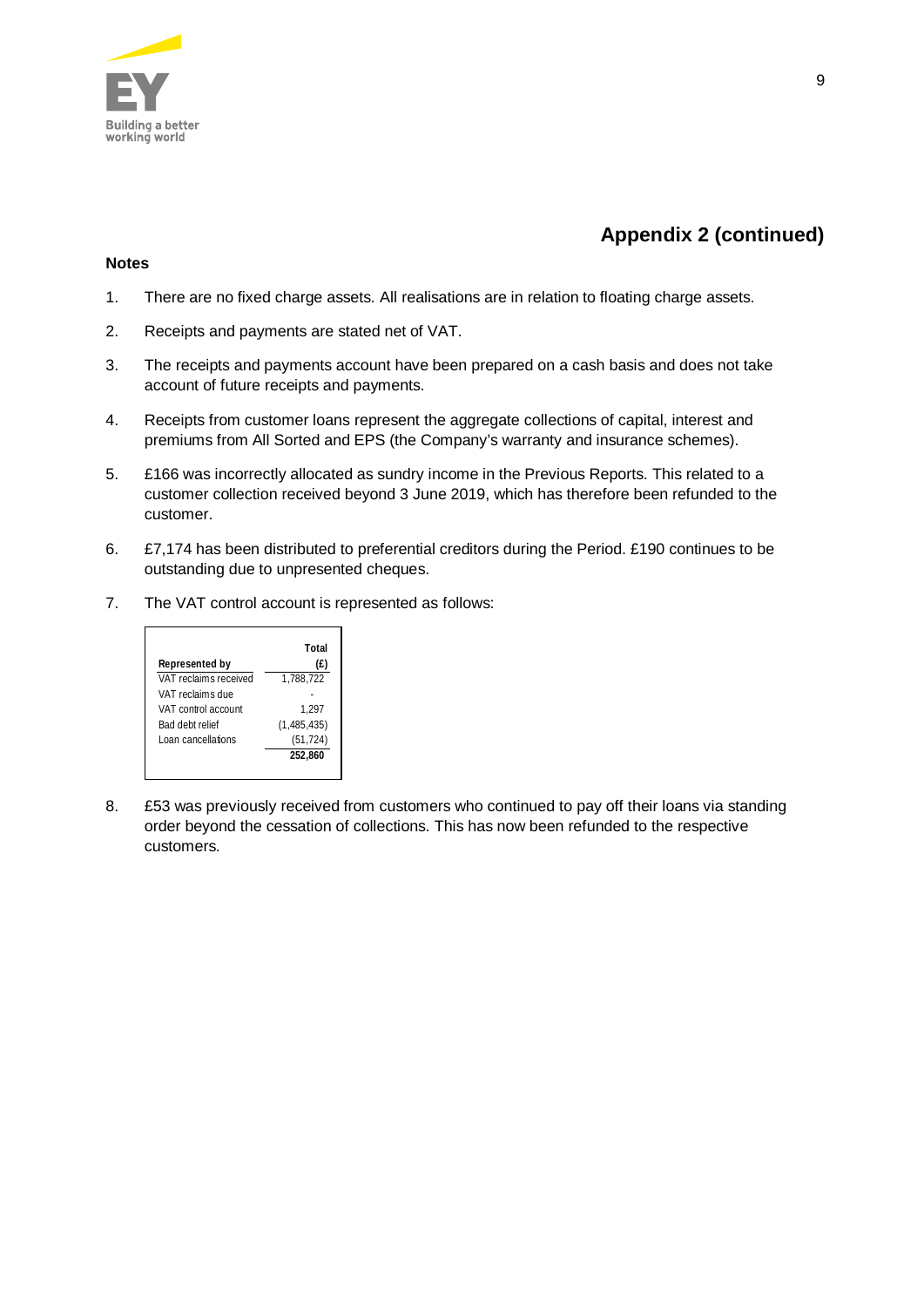

# **Dunraven Finance Limited (formerly trading as Buy As You View) (in Administration) ("the Company")**

**Summary of Joint Administrators' expenses incurred from 1 September 2019 to 29 February 2020 ("the Period"), with a comparison to the revised estimate dated 28 February 2019**

|                                                | Per revised    |            |                |                          |            |              |
|------------------------------------------------|----------------|------------|----------------|--------------------------|------------|--------------|
|                                                | estimate as at | Paid as at | Paid           |                          |            |              |
|                                                | 28 February    | 31 August  | during the     |                          |            |              |
|                                                | 2019           | 2019       | Period         | Outstanding              | Total      |              |
| Type of expense                                | (E)            | (E)        | (E)            | (E)                      | (E)        | <b>Notes</b> |
| Agent fees                                     | 490,000        | 452,075    | 1,500          | 36.425                   | 490,000    |              |
| Bank charges                                   | 290,000        | 208,168    | 2,182          | 79,650                   | 290,000    |              |
| Corporation tax                                | <b>TBC</b>     |            |                | <b>TBC</b>               | <b>TBC</b> |              |
| Customer servicing and repairs                 | 1,390,000      | 1,390,940  | $\overline{a}$ | $\overline{\phantom{a}}$ | 1.390.940  |              |
| <b>DDIC Charges</b>                            |                |            | 10,889         | 5,000                    | 15,889     | 3            |
| Insurance                                      | 280,000        | 214,062    | 5,846          | 24,269                   | 244,177    |              |
| <b>Irrecoverable VAT</b>                       | 370,000        | 345,278    | 5,445          | 19,277                   | 370,000    |              |
| Joint Administrators' category 1 disbursements | 90,000         | 36,073     |                | 53,927                   | 90,000     | 2            |
| Joint Administrators' category 2 disbursements | 30,000         | 12,478     |                | 17.522                   | 30,000     | 2            |
| Legal fees                                     | 100,000        | 85,923     | 42,502         | 31,575                   | 160,000    | 4            |
| Printing, postage and stationery               | 170,000        | 132,324    |                | 17,676                   | 150,000    |              |
| Property                                       | 760,000        | 714,222    | 49             | 5.728                    | 720,000    |              |
| Redress                                        |                |            |                | 100,000                  | 100,000    | 5            |
| Staff and people                               | 6,070,000      | 6,072,325  |                |                          | 6,072,325  |              |
| Sundry / other expenses                        | 90,000         | 83,650     |                | 6,350                    | 90,000     |              |
| Telecommunications and IT                      | 1.350.000      | 1,314,094  | 18,400         | 2.506                    | 1,335,000  |              |
| Vehicles                                       | 660,000        | 651,668    |                |                          | 651,668    |              |
| Total                                          | 12,140,000     | 11,713,281 | 86,813         | 399,906                  | 12,200,000 |              |

#### **Notes**

- 1. Statement of Insolvency Practice 9 (SIP 9) defines expenses as amounts properly payable from the insolvency estate which are not otherwise categorised as office holders' remuneration or distributions to creditors.
- 2. SIP 9 defines disbursements as a type of expense which is met by, and reimbursed to, an office holder in connection with an insolvency appointment. Disbursements fall into two categories: Category 1 and Category 2.
	- Category 1 disbursements are payments to independent third parties where there is specific expenditure directly referable to the appointment
	- Category 2 disbursements are expenses which are directly referable to the appointment but not a payment to an independent third party. They may include shared and allocated costs.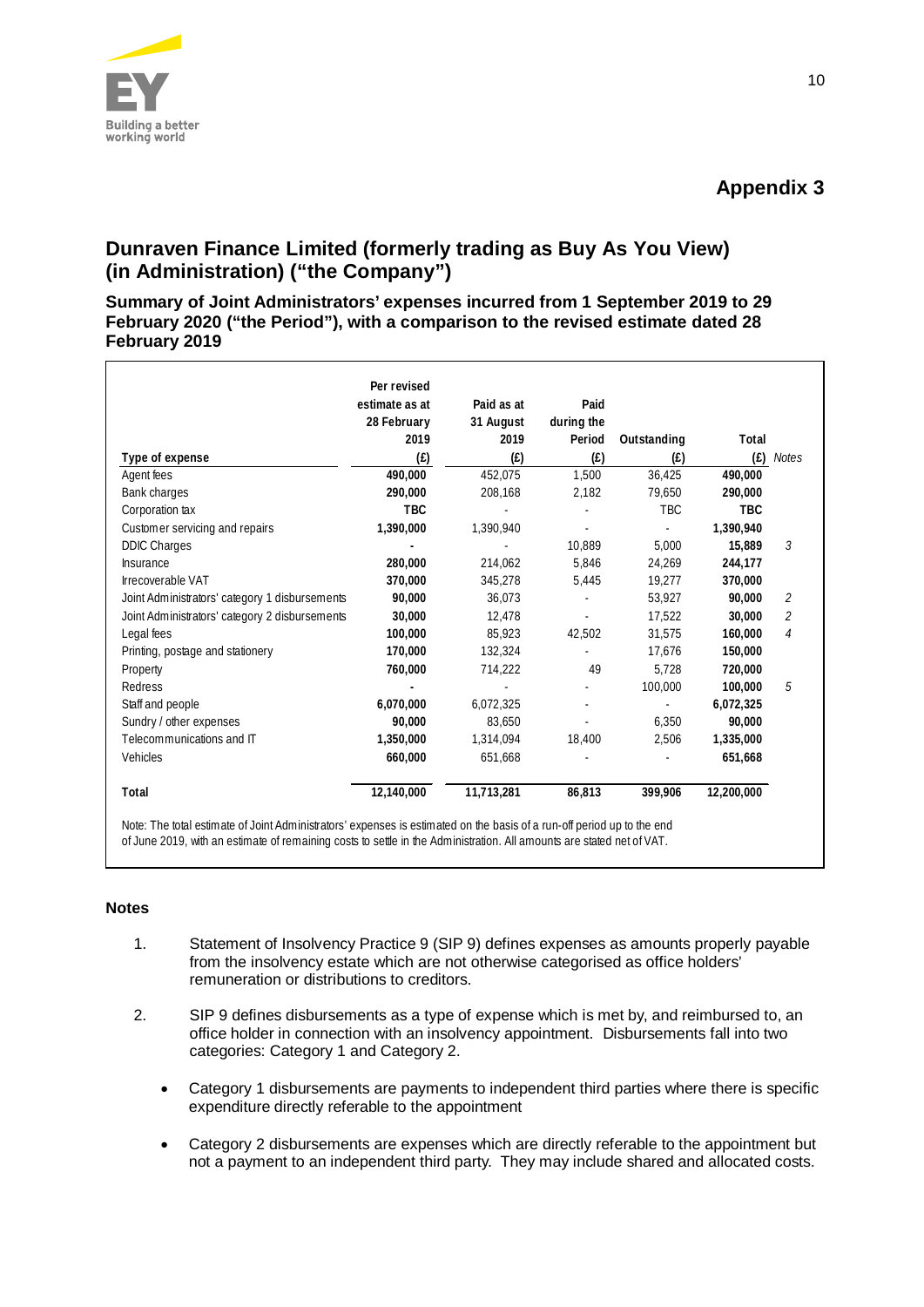

|                                       | Incurred       | Incurred<br>31. August 2017 - 1 September 2019 - | Cumulative       | Paid during the Cumulative paid to |        |             |
|---------------------------------------|----------------|--------------------------------------------------|------------------|------------------------------------|--------|-------------|
|                                       | 31 August 2019 | 29 February 2020                                 | incurred to date | Period                             | date   | Outstanding |
| Type                                  | (E)            | (f)                                              | (E)              | (E)                                | (E)    | (E)         |
| Accommodation, subsistence and travel | 38.387         | 1.666                                            | 40.053           |                                    |        |             |
| Bondina                               | 1.280          |                                                  | 1,280            |                                    |        |             |
| Category 1 disbursements              | 39.667         | 1.666                                            | 41.333           |                                    | 36.073 | 5.260       |
| Mileage                               | 13.472         | 333                                              | 13.805           |                                    |        |             |
| Printing and postage                  | 1.370          |                                                  | 1,373            |                                    |        |             |
| Category 2 disbursements              | 14.842         | 336                                              | 15.178           |                                    | 12.478 | 2.700       |

### A breakdown of the Joint Administrators' disbursements is provided below:

- 3. Direct Debit Indemnity Charges ('DDIC') relate to charges incurred by the Company post cessation of collections for Direct Debit indemnity claims.
- 4. Legal fees have exceeded the fee estimate, largely due to the additional work undertaken by lawyers where advice has been sought in respect to redress.
- 5. The estimated redress expense of c.£100k relates to interest paid during the Administration for customers where there may be insufficient evidence in the Company's records to demonstrate that the original loans were affordable, but have continued to pay interest during the Administration.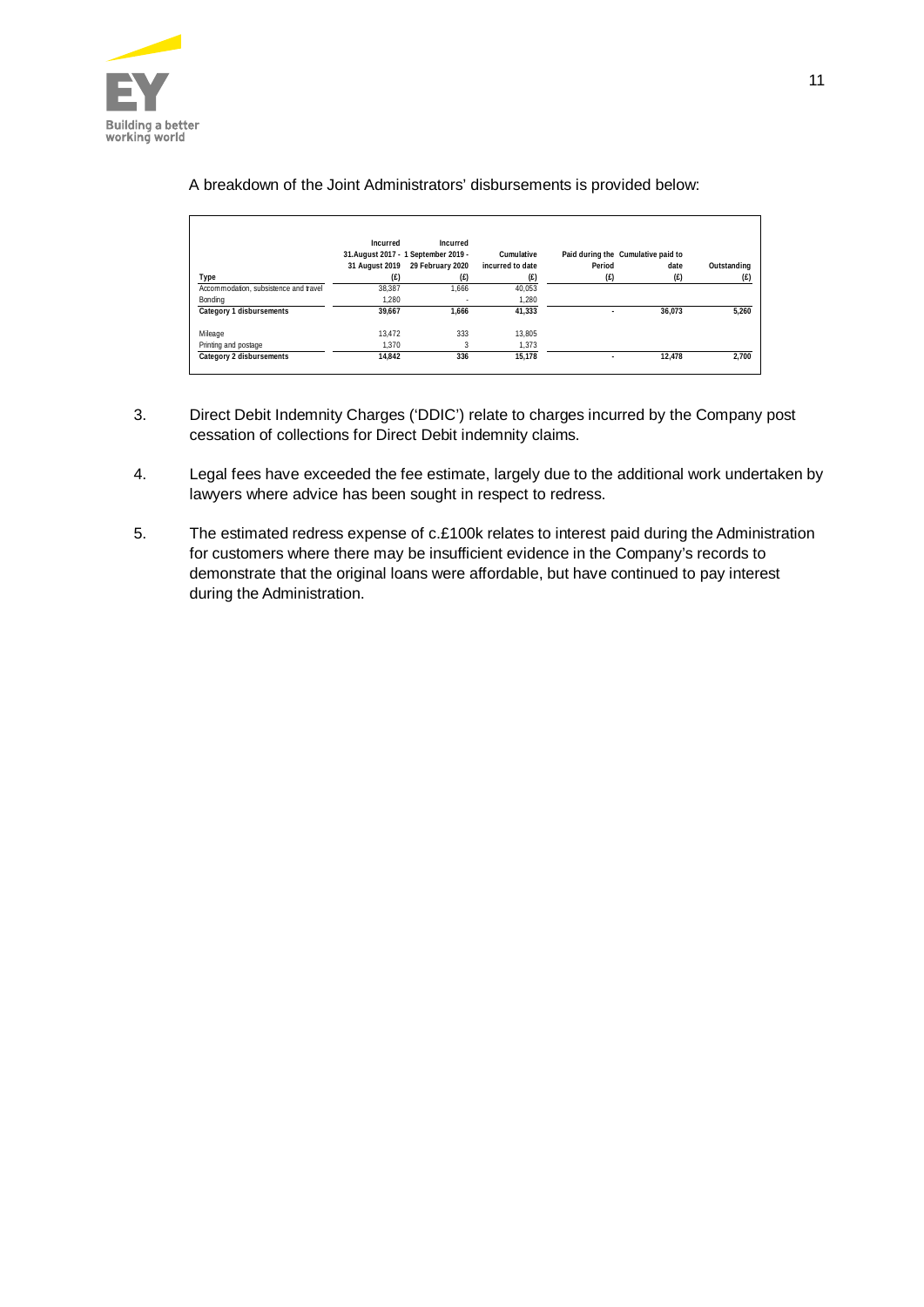

# **Dunraven Finance Limited (formerly trading as Buy As You View) (in Administration) ("the Company")**

**Summary of Joint Administrators' time costs for the period 1 September 2019 to 29 February 2020 ('the Period') and cumulative to date, with a comparison of the time cost estimate dated 28 February 2019**

|                               | Time cost estimate dated 28 February 2019 |                 |             | Actual during the Period |                 |             | Actual to date     |                 |             |
|-------------------------------|-------------------------------------------|-----------------|-------------|--------------------------|-----------------|-------------|--------------------|-----------------|-------------|
|                               |                                           |                 | Average     |                          |                 | Average     |                    |                 | Average     |
|                               |                                           | Total time cost | hourly rate |                          | Total time cost | hourly rate |                    | Total time cost | hourly rate |
| Activity                      | <b>Total hours</b>                        | (E)             | (E)         | <b>Total hours</b>       | (E)             | (E)         | <b>Total hours</b> | (E)             | (E)         |
| Accounting and administration | 1,254.1                                   | 393,979         | 314         | 191.5                    | 54,654          | 285         | 1,631.0            | 506,892         | 311         |
| Bank & statutory reporting    | 275.1                                     | 141.203         | 513         | 37.5                     | 12,305          | 328         | 336.2              | 167.286         | 498         |
| Creditors                     | 425.2                                     | 122,666         | 288         | 182.0                    | 81,059          | 445         | 550.6              | 188,291         | 342         |
| <b>Debtors</b>                | 35.9                                      | 12.577          | 350         |                          |                 | ٠           | 22.5               | 6.950           | 309         |
| Employee matters              | 614.8                                     | 262,123         | 426         | 8.9                      | 3,306           | 371         | 628.2              | 254,086         | 404         |
| Immediate tasks               | 31.5                                      | 10.485          | 333         |                          |                 |             | 31.5               | 10.485          | 333         |
| Investigations                | 58.8                                      | 18,024          | 307         |                          |                 |             | 58.8               | 18.024          | 307         |
| Job acceptance & strategy     | 18.0                                      | 13,530          | 752         |                          |                 | ٠           | 18.0               | 13.530          | 752         |
| Legal issues                  | 90.4                                      | 51,049          | 565         | 1.5                      | 1,350           | 900         | 71.0               | 48,659          | 685         |
| Members                       |                                           |                 |             |                          |                 | ٠           |                    |                 |             |
| Other assets                  | 1,507.2                                   | 720,764         | 478         | 1.5                      | 713             | 475         | 1,224.6            | 594.011         | 485         |
| Other matters                 | 70.3                                      | 32,774          | 466         | 1.0                      | 475             | 475         | 34.8               | 17.515          | 503         |
| Prescribed Part               |                                           |                 | ٠           | 75.0                     | 23,741          | 317         | 133.0              | 45.778          | 344         |
| Property                      | 200.3                                     | 60.211          | 301         | ×                        | ٠               | ٠           | 152.1              | 47.381          | 312         |
| Public relations              | 11.5                                      | 8,420           | 732         |                          |                 |             | 7.0                | 5,545           | 792         |
| Retention of title            | 2.0                                       | 1.050           | 525         |                          |                 | ٠           | 2.0                | 1.050           | 525         |
| Statutory duties              | 272.2                                     | 100.302         | 368         | 8.5                      | 2,513           | 296         | 221.8              | 79.960          | 361         |
| Trading                       | 1.809.4                                   | 656,282         | 363         | 136.6                    | 32.786          | 240         | 2.282.9            | 854.423         | 374         |
| VAT & taxation                | 565.6                                     | 308,797         | 546         | 86.4                     | 28,818          | 334         | 627.5              | 300,387         | 479         |
| Total                         | 7,242.3                                   | 2,914,237       | 402         | 730.4                    | 241,719         | 331         | 8,033.5            | 3,160,254       | 393         |

The Joint Administrators' time cost estimate was updated as at 28 February 2019, to reflect the operational trading period continuing up to June 2019.

We have provided below a narrative explanation of the work completed or to be completed in respect of each category of work set out above.

| Area of work                  | Description of work completed or to be completed                                                                                                                                                                                                                                                                        |
|-------------------------------|-------------------------------------------------------------------------------------------------------------------------------------------------------------------------------------------------------------------------------------------------------------------------------------------------------------------------|
|                               | $\triangleright$ Treasury and accounting functions, including detailed cash reconciliations. Due to<br>the high volume of transactions in connection with the customer loan book, a<br>significant amount of time will be spent in this area.                                                                           |
|                               | Statutory compliance diaries and time cost reporting.                                                                                                                                                                                                                                                                   |
| Accounting and administration | ► Overall management of the case.                                                                                                                                                                                                                                                                                       |
|                               | ► Preparation of estimated outcome statements.                                                                                                                                                                                                                                                                          |
|                               | $\triangleright$ Work undertaken in this category is required in order to progress the<br>Administration and does not necessarily result in a direct financial benefit to<br>creditors. However, compliance diaries and time cost reporting are statutory<br>requirements.                                              |
|                               | $\triangleright$ Reporting to the Company's secured creditor, including:                                                                                                                                                                                                                                                |
|                               | $\triangleright$ reporting against key performance indicators;                                                                                                                                                                                                                                                          |
|                               | ► progress updates by email and telephone; and                                                                                                                                                                                                                                                                          |
|                               | $\triangleright$ seeking approvals (as required).                                                                                                                                                                                                                                                                       |
| Bank and statutory reporting  | $\triangleright$ Six-monthly progress reports to creditors                                                                                                                                                                                                                                                              |
|                               | $\blacktriangleright$ Final report to creditors                                                                                                                                                                                                                                                                         |
|                               | ► Work undertaken in this category does not result in a direct financial benefit to<br>creditors, however reporting to the Company's secured creditor is done so to<br>provide ongoing updates on the Administration. Six-monthly progress reports and<br>the final report to all creditors is a statutory requirement. |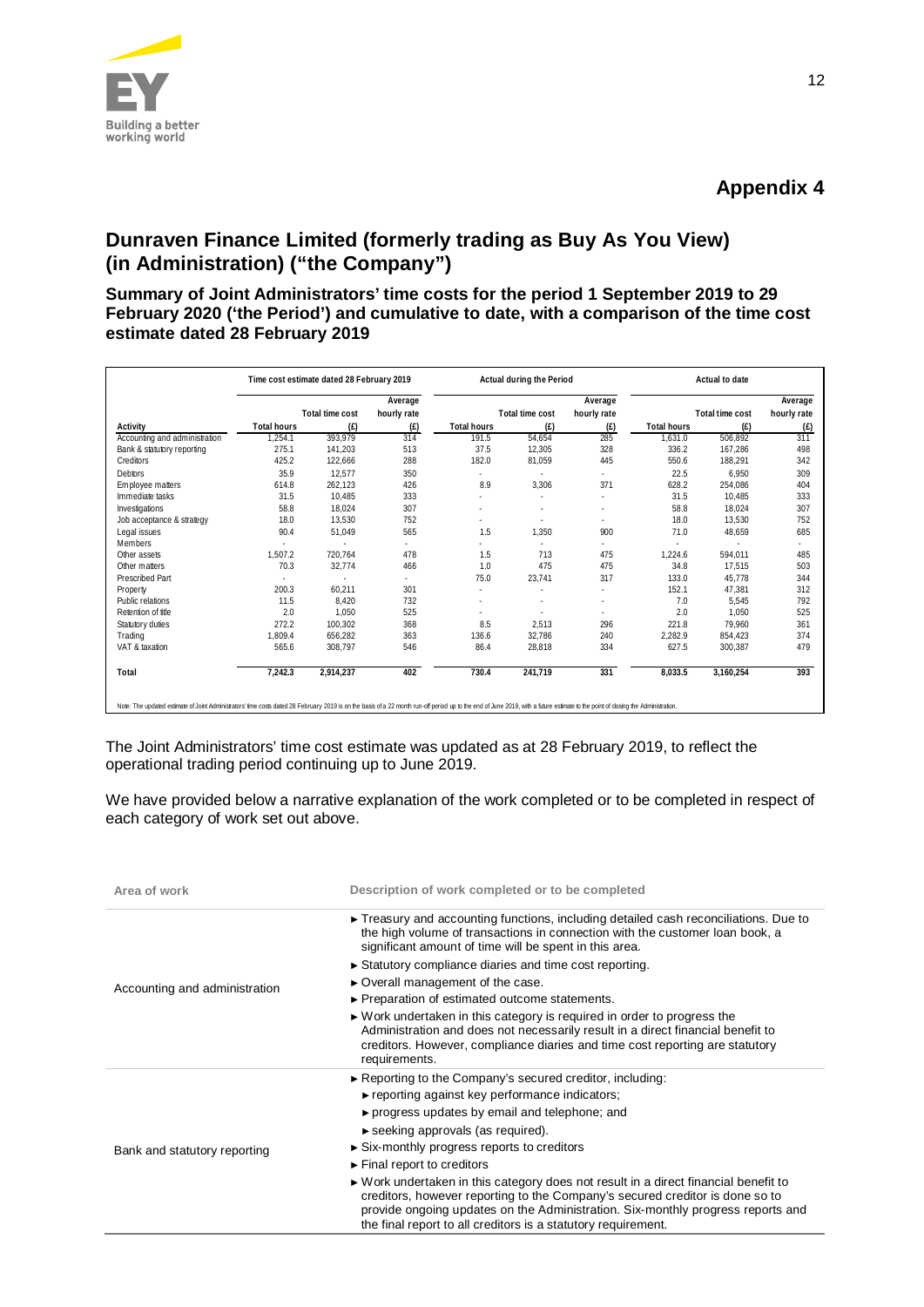

| Creditors / Prescribed Part | Receipt and recording of preferential and unsecured creditor claims.<br>► Correspondence with the Company's preferential and unsecured creditors.<br>► Calculation and payment of distributions to the Company's secured creditor.<br>► Matters relating to the Company's preferential creditors, including:<br>► calculating employees' preferential creditor claims and agreeing the amounts<br>with them; and<br>• calculating and paying dividends in respect of agreed claims and accounting for<br>tax and national insurance on dividend payments.<br>► Reviewing and agreeing claims submitted by the Redundancy Payments Service<br>('RPS') and paying dividends as appropriate.<br>▶ Matters relating to the Prescribed Part, including:<br>► calculating the Company's net property and Prescribed Part;<br>inviting and adjudication on unsecured claims; and<br>$\triangleright$ payment of dividends.<br>► Matters relating to the Redress process.<br>► Work undertaken in this category will result in a financial benefit to creditors, after<br>distributions to the Company's creditors have been made. |
|-----------------------------|----------------------------------------------------------------------------------------------------------------------------------------------------------------------------------------------------------------------------------------------------------------------------------------------------------------------------------------------------------------------------------------------------------------------------------------------------------------------------------------------------------------------------------------------------------------------------------------------------------------------------------------------------------------------------------------------------------------------------------------------------------------------------------------------------------------------------------------------------------------------------------------------------------------------------------------------------------------------------------------------------------------------------------------------------------------------------------------------------------------------------|
| Debtors                     | ► Collection of book debts due to the Company at the date of appointment and<br>realising value from other debts and prepayments, including supplier bonds.<br>Note: See Other assets section for the customer loan book asset.<br>► Work undertaken in this category has resulted in a direct financial benefit to<br>creditors.                                                                                                                                                                                                                                                                                                                                                                                                                                                                                                                                                                                                                                                                                                                                                                                          |
| Employee matters            | ► Communication with employees, including on-site meetings and consultation (as<br>required).<br>Regular meetings with appointed employee representatives.<br>▶ Ongoing assessment of employee remuneration.<br>▶ Written correspondence to employees.<br>► Regular review of staffing levels during the Administration period, as the volume of<br>the trading activity reduces.<br>$\triangleright$ Assisting employees in the submission of claims to the RPS.<br>► Work in this category has been undertaken to assist employees during the<br>Administration. Whilst this is not directly linked to a financial benefit to creditors,<br>certain tasks have allowed the Company to continue trading and therefore,<br>facilitated realisations from the Company's assets which will provide a financial<br>benefit to creditors.                                                                                                                                                                                                                                                                                      |
| Immediate tasks             | $\triangleright$ Matters requiring immediate attention following the appointment, in order to<br>commence the Administration, stabilise the business and make announcements to<br>key stakeholders.<br>► Work undertaken in this category is a statutory requirement and did not necessarily<br>result in a direct financial benefit to creditors.                                                                                                                                                                                                                                                                                                                                                                                                                                                                                                                                                                                                                                                                                                                                                                         |
| Investigations              | ► Mandatory investigations work in accordance with Statement of Insolvency<br>Practice Number 2 (Investigations by Office Holders), and the Company Directors<br>Disqualification Act 1986.<br>▶ Work undertaken in this category is a statutory requirement and did not result in a<br>direct financial benefit to creditors.                                                                                                                                                                                                                                                                                                                                                                                                                                                                                                                                                                                                                                                                                                                                                                                             |
| Job acceptance and strategy | • Matters relating to the appointment and initial planning of the Administration<br>strategy, including meetings with the Company's director and members of senior<br>management.<br>► Considering exit routes from Administration.<br>$\triangleright$ Work undertaken in this category was required to ensure appropriate planning and<br>considerations were completed to enable the Joint Administrators to minimise the<br>disruption to the Company upon entering Administration. As a result, there is an<br>indirect financial benefit to creditors in completing this work.                                                                                                                                                                                                                                                                                                                                                                                                                                                                                                                                       |
| Legal issues                | ► Liaising with appointed legal advisors in connection with the Administration<br>process, including:<br>$\triangleright$ a review of the secured creditor's security;<br>$\blacktriangleright$ employee matters;<br>$\blacktriangleright$ review of certain contracts;<br>► regulatory matters, including liaising with the Financial Conduct Authority;<br>$\triangleright$ matters relating to property leases; and<br>If drafting of legal documentation as required.<br>► Work undertaken in this category will not result in a direct financial benefit to<br>creditors but has been required to ensure the Joint Administrators have considered<br>the legal implications on a number of matters during the Administration.<br>► Communicating with the Company's members, in connection with the                                                                                                                                                                                                                                                                                                                   |
| Members                     | Administration.                                                                                                                                                                                                                                                                                                                                                                                                                                                                                                                                                                                                                                                                                                                                                                                                                                                                                                                                                                                                                                                                                                            |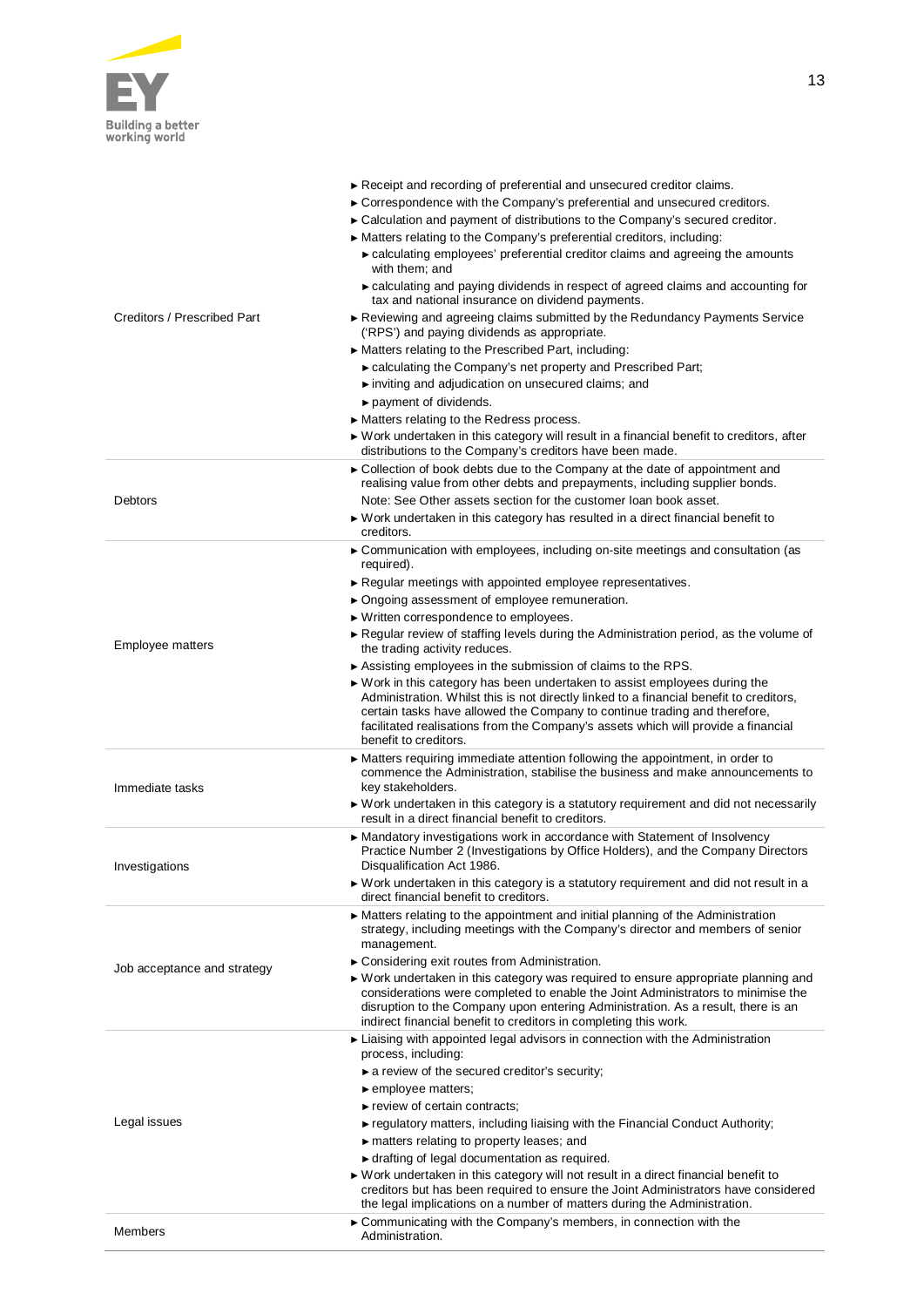

| Other assets            | ► Managing and realising value from the Company's main asset, its customer loan<br>book, including:<br>monitoring collections performance indicators and overseeing the collections<br>process;<br>liaising with third parties involved in the collection process;<br>implementing required changes to collections procedures; and<br>► communicating with the Financial Conduct Authority.<br>$\triangleright$ Considering options for the business, including a sale of the business & assets.<br>Realising value for the Company's surplus stock and other tangible assets.<br>$\triangleright$ Assessing options to realise value from the Company's intangible assets.<br>► Dealing with assets owned by third parties, including vehicles.<br>► Work undertaken in this category has resulted in a direct financial benefit to<br>creditors.                                                                                                                                                                                                                                                                                                                                                                                                                                                                                                                                                             |
|-------------------------|----------------------------------------------------------------------------------------------------------------------------------------------------------------------------------------------------------------------------------------------------------------------------------------------------------------------------------------------------------------------------------------------------------------------------------------------------------------------------------------------------------------------------------------------------------------------------------------------------------------------------------------------------------------------------------------------------------------------------------------------------------------------------------------------------------------------------------------------------------------------------------------------------------------------------------------------------------------------------------------------------------------------------------------------------------------------------------------------------------------------------------------------------------------------------------------------------------------------------------------------------------------------------------------------------------------------------------------------------------------------------------------------------------------|
| Other matters           | Recovery of the Company's physical books and records, and electronic records.<br>► Work undertaken in this category is a statutory requirement and has not<br>necessarily resulted in a direct financial benefit to creditors.                                                                                                                                                                                                                                                                                                                                                                                                                                                                                                                                                                                                                                                                                                                                                                                                                                                                                                                                                                                                                                                                                                                                                                                 |
| Property                | ► Corresponding with landlords of the Company's premises in respect of continued<br>occupation and subsequent exit from the premises.<br>$\blacktriangleright$ Identifying alternative / new trading premises (as required).<br>▶ Work undertaken in this category has not directly resulted in a financial benefit to<br>creditors, however it has enabled the Company to continue trading from Company<br>premises which in turn has facilitated further asset realisations.                                                                                                                                                                                                                                                                                                                                                                                                                                                                                                                                                                                                                                                                                                                                                                                                                                                                                                                                 |
| <b>Public relations</b> | ► Preparing communications to the media and wider public following the<br>appointment of the Joint Administrators.<br>Reactive dealing with media enquiries.<br>$\triangleright$ Work undertaken in this category has not resulted in a direct financial benefit to<br>creditors                                                                                                                                                                                                                                                                                                                                                                                                                                                                                                                                                                                                                                                                                                                                                                                                                                                                                                                                                                                                                                                                                                                               |
| Retention of title      | Facilitating and adjudicating on retention of title claims; including claimants'<br>identification of items which they believe are subject to a claim and reviewing the<br>evidence provided.<br>$\triangleright$ Work undertaken in this category has not resulted in a direct financial benefit to<br>creditors, however it has benefited certain suppliers who had a retention of title<br>claim, thereby reducing the value of unsecured claims which may have been<br>lodged against the Company.                                                                                                                                                                                                                                                                                                                                                                                                                                                                                                                                                                                                                                                                                                                                                                                                                                                                                                         |
| <b>Statutory duties</b> | ► Completion of statutory requirements of the Administration, including:<br>$\triangleright$ notifications to creditors and members;<br>$\blacktriangleright$ advertising the appointment;<br>$\triangleright$ preparing the Joint Administrators' statement of proposals and fee estimate;<br>$\triangleright$ requesting an extension to the Administration Order (as required);<br>► Work undertaken in this category is a statutory requirement and has not resulted in<br>a direct financial benefit to creditors.                                                                                                                                                                                                                                                                                                                                                                                                                                                                                                                                                                                                                                                                                                                                                                                                                                                                                        |
| Trading                 | ► Matters relating to the Company's continued trading activity and servicing its<br>existing customer agreements, including:<br>$\triangleright$ communication with the FCA in respect of ongoing trading activity;<br>▶ preparation of regular trading forecasts;<br>► regular appraisal of the Company's trading strategy;<br>► oversight of projects connected with trading (including IT / systems, engagement<br>of third party agents, customer communication);<br>• agreeing ongoing terms of trade with the Company's suppliers during the<br>Administration;<br>identifying new suppliers (as required);<br>$\triangleright$ ongoing communication with suppliers;<br>authorising supplier purchase orders and payments;<br>► oversight of the Company's service and maintenance team in facilitating the<br>ongoing servicing of customer agreements under the All Sorted and Equipment<br>Protection Scheme products offered by the Company;<br>► communication with local authorities in connection with business rates; and<br>► dealing with assets owned by third parties, including vehicles.<br>► Work undertaken in this category has resulted in a direct financial benefit to<br>creditors, specifically as ongoing trading has enabled the Company to realise<br>value from the Company's loan book.<br>► Assessing the corporation tax history of the Company, and understanding any tax |
| VAT and taxation        | losses which can be brought forward to the benefit of the Administration.<br>▶ Preparing and submitting corporation tax returns.                                                                                                                                                                                                                                                                                                                                                                                                                                                                                                                                                                                                                                                                                                                                                                                                                                                                                                                                                                                                                                                                                                                                                                                                                                                                               |

► Preparing and submitting monthly VAT returns.